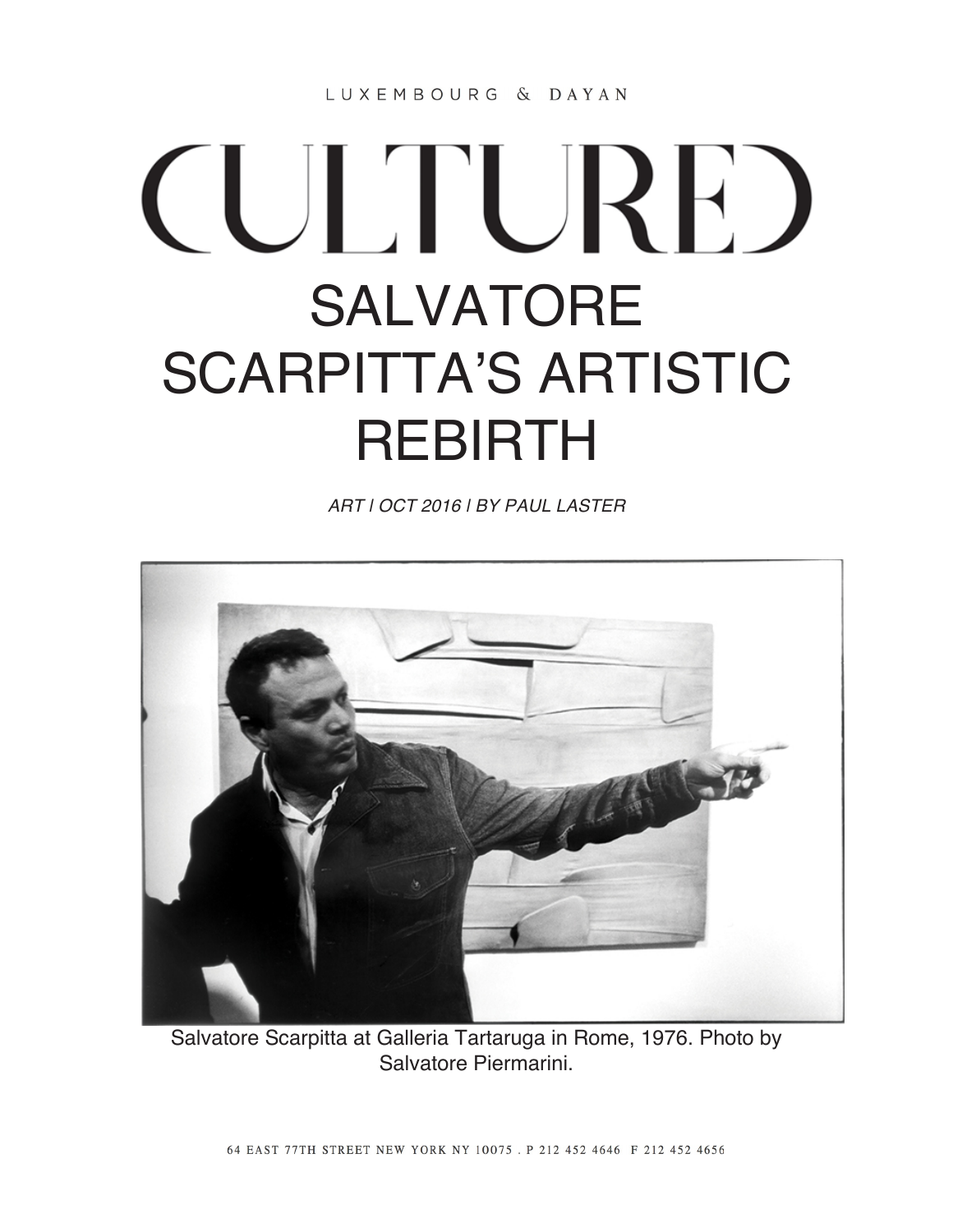One of the most important trends in the international art world over the last decade has been the reconsideration of influential contemporary artists of the past. The recent rediscovery of experimental postwar movements such as Gutai, Zero and Dansaekhwa helped usher in a new fascination for process-oriented painting—playfully dubbed Zombie Abstraction—by a younger group of artists.

As international survey exhibitions and museum retrospectives create higher visibility and rising auction prices stir renewed interest in these historical movements, works by forgotten artists come out of storage and off the walls of collectors to impact the art world once again. It happened for the avant-garde art of Japanese painter Kazuo Shiraga, German sculptor Heinz Mack and Korean conceptualist Lee Ufan, and now it's occurring for the experimental work of the Italian-American artist Salvatore Scarpitta, who is the subject of a show at New York's Luxembourg & Dayan gallery in October.

Born in New York in 1919 to an Italian father and Polish-Russian mother, Scarpitta grew up in Los Angeles before moving to Italy at age 17 to study art in 1936. Caught in his father's homeland when World War II broke out, Scarpitta began his career as an artist informed by Cubism and Futurism as well as the new wave of experimentation that was changing the face of art around the world. After the devastation of war, emerging artists understood that they had to do things differently that changing times needed a new aesthetic approach. Scarpitta quickly moved from making figurative abstractions to Abstract Expressioniststyle paintings and then to monochromatic canvases, which possessed a physical, more sculptural form.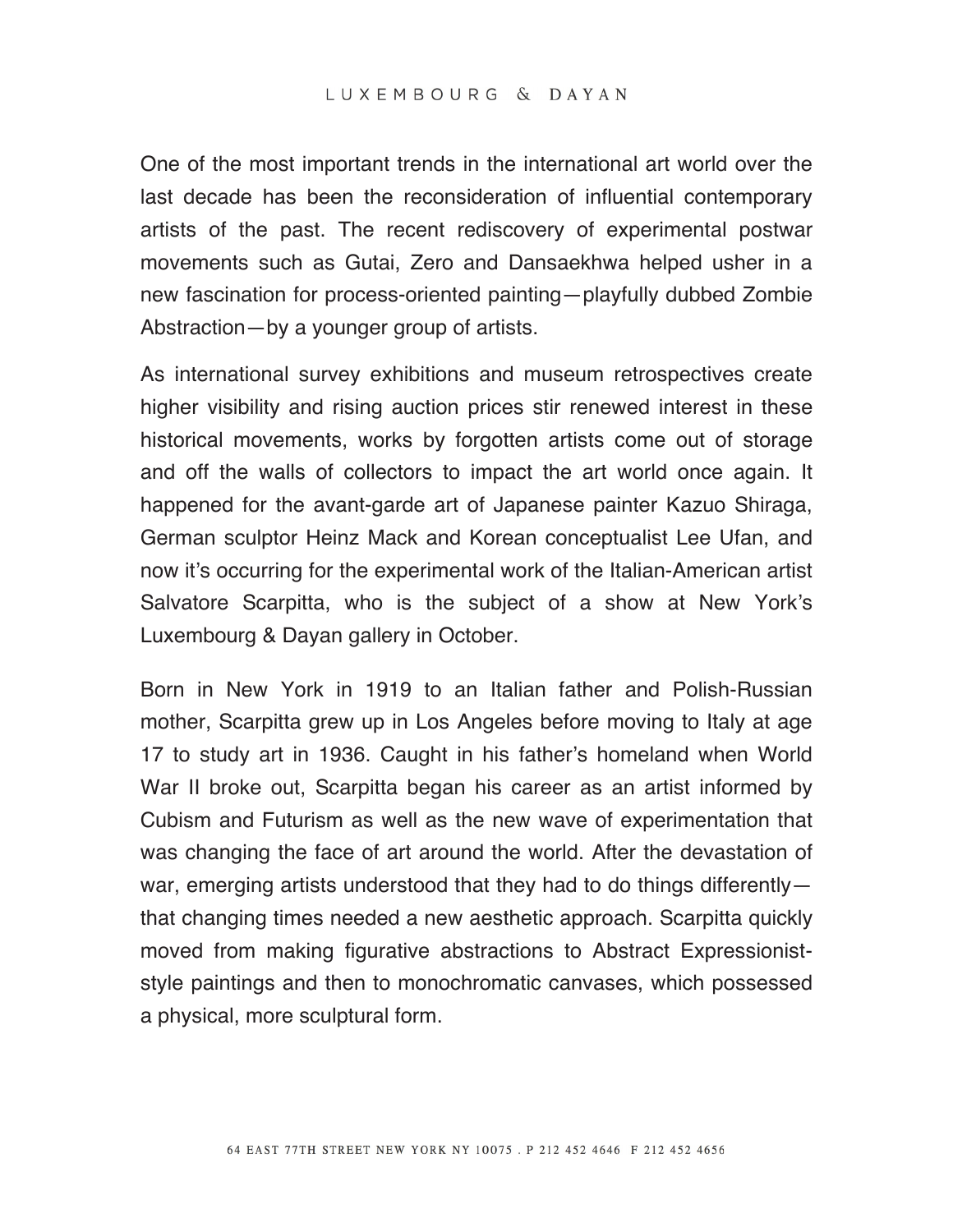## LUXEMBOURG & DAYAN



*Mailbox*, 1960.

After achieving a level of success in Italy, Scarpitta was discovered by New York gallerist Leo Castelli and persuaded to resettle to the city of his birth in 1958. In the hub of what was becoming the world's new cultural capital, the European-minded artist was a small fish in a big sea, but with Castelli's prestigious backing he made the right connections and began to play a key role in the developing minimal and pop art scenes. He soon became influential for his monochromatic canvases, operative racing cars and sled-like assemblages.The works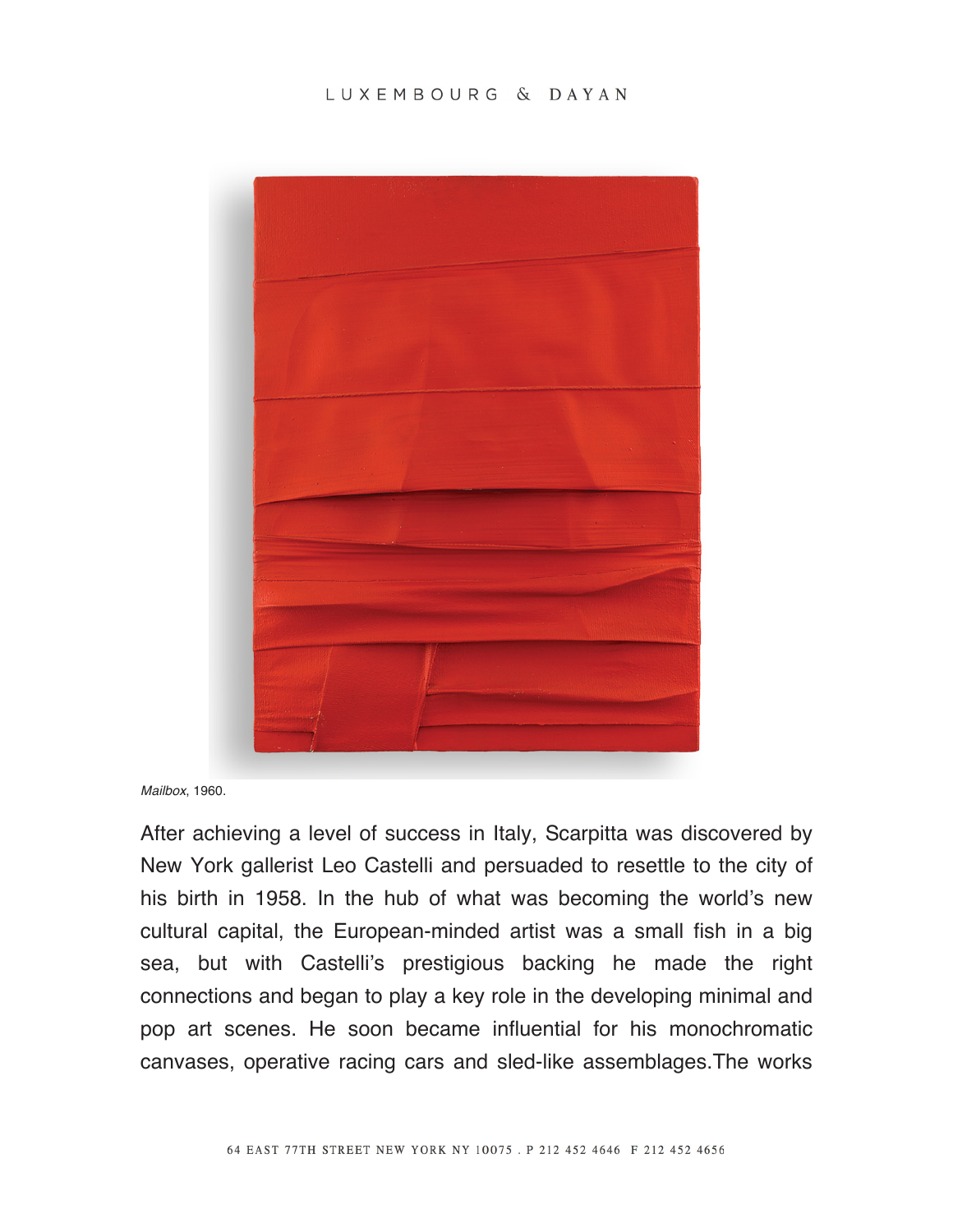in this succinct survey cover the years just prior to his relocation to New York and up until the creation of his first vehicle. Mixing loans from major institutions—including the Museum of Modern Art—and private collections with a small selection of available works, the exhibition features some 18 major paintings made between 1956 and 1964.

"In order to understand an artist who hasn't been seen much over the past 20 years one needs to analyze the work and reveal the most important years," gallerist Daniella Luxembourg says. "We're trying to show his development before coming to America and his footsteps once here." Among the show's highlights are an expressive black, white and red painting from 1956 that has a metal structure under the canvas that gives it a relief form, as well as several monochromatic "bandage" paintings—including at least one from the 1959 Castelli exhibition—that were made with strips of overlapping raw canvas (sometimes stained with wine, coffee and other organic pigments) that were pulled and wrapped around traditional stretcher bars.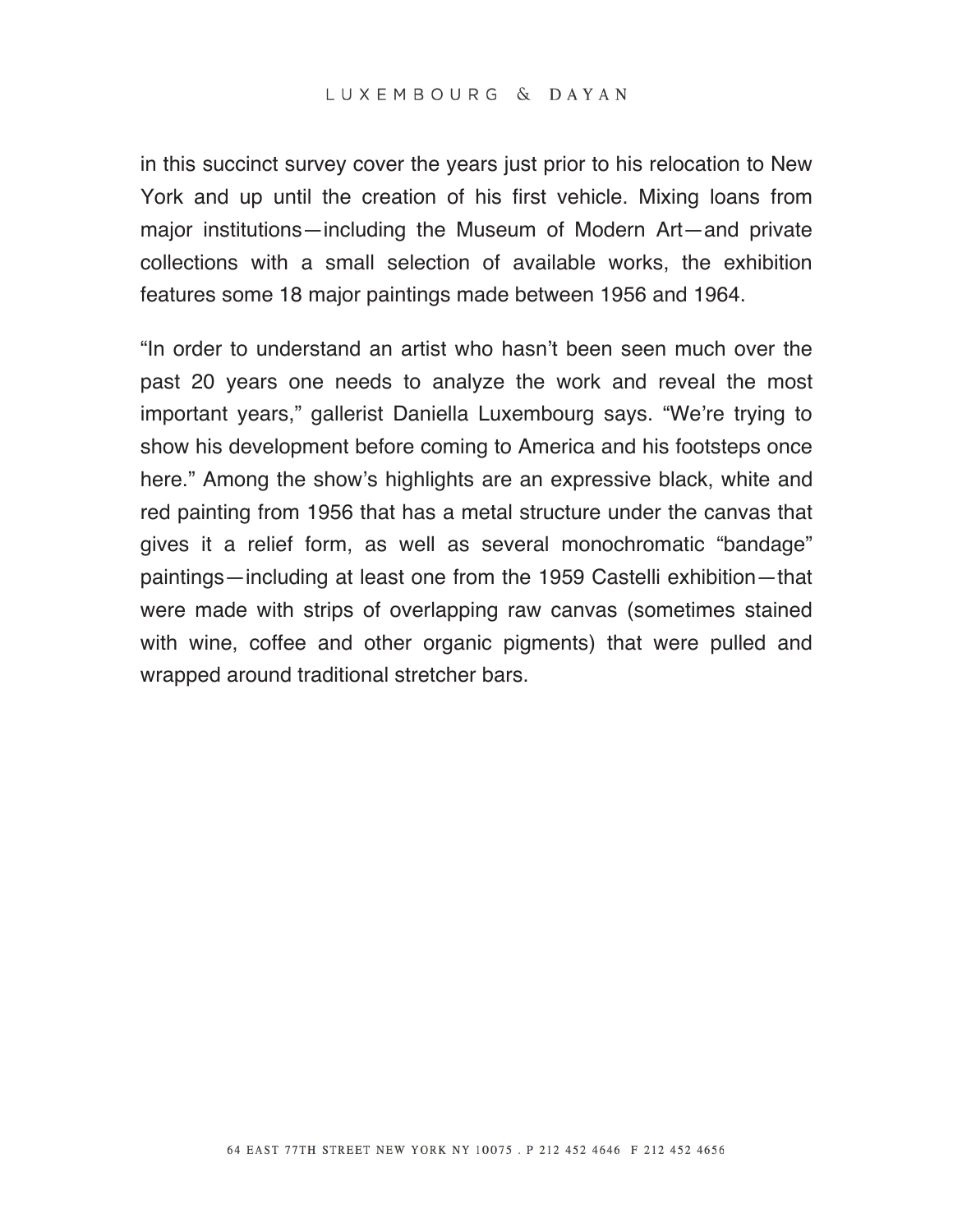## LUXEMBOURG & DAYAN



X-Member, 1961.

Other standout pieces include a monochromatic X-frame painting of resin-coated canvas on wood, which anticipates the primary structures of Donald Judd and Richard Serra, and mixed-media paintings that incorporate parts of racing cars (safety belts, exhaust pipes and other fragments) that had crashed on the track. Using elements that expressed a protection of the body, Scarpitta created an oeuvre that